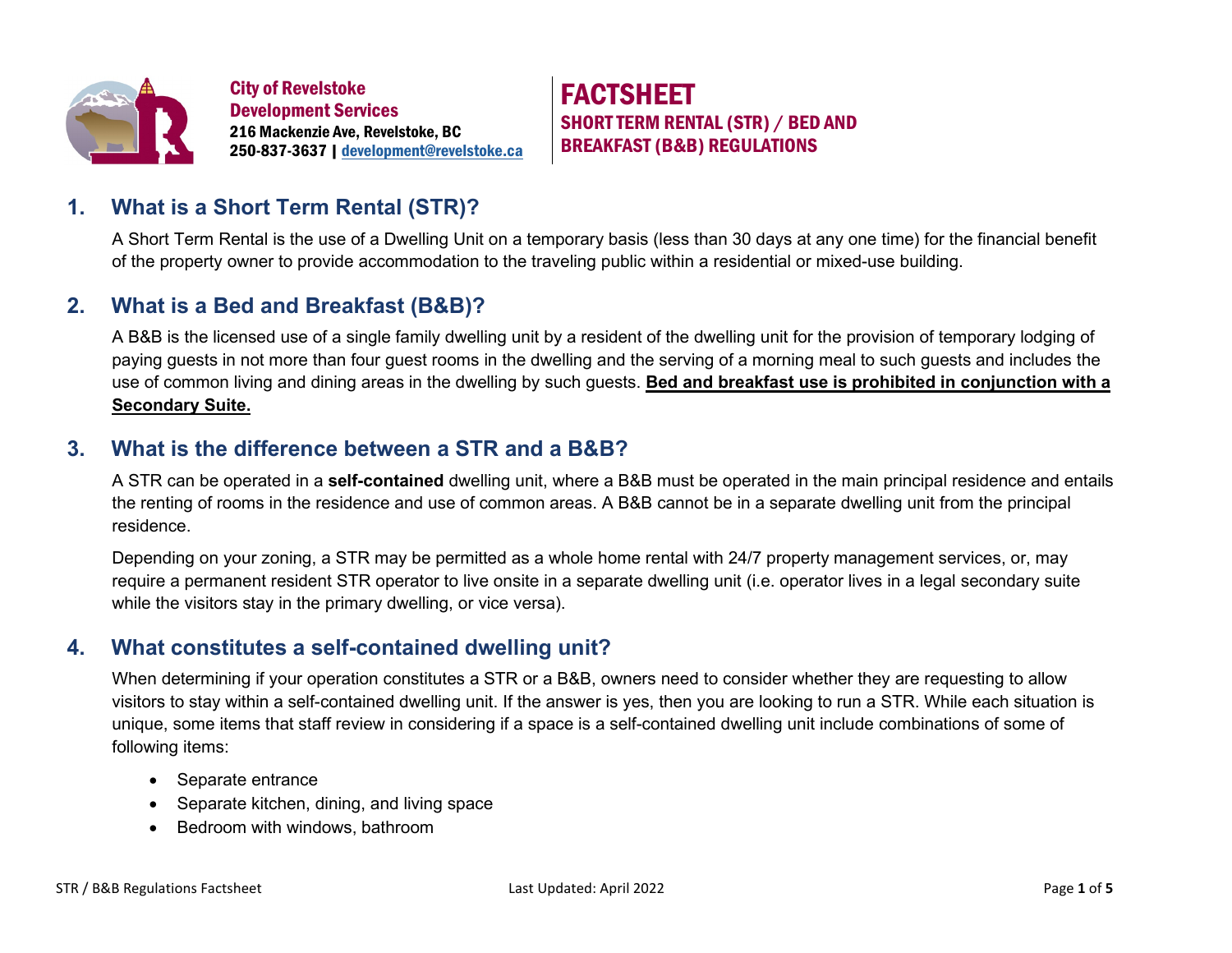- If the space has meaningful access to common areas of the house (e.g. a space that has everything needed to be self contained but includes a door to the main house may still be considered a self-contained dwelling unit)
- Separate washer and dryer
- Separate heating and ventilation system

## **5. Can I use a Carriage Suite or Garden Suite as a STR or B&B?**

No, this is not permitted. A carriage suite or garden suite can only be rented on a long term basis.

# **6. What zones / properties permit a STR and B&B? What are the regulations?**

All standard residential zones permit a B&B. A B&B must meet the following requirements: be operated within a single family dwelling; contain no more than 4 bedrooms that are rented; serve morning meals; allow use of common space to owners and renters; and not be located in a secondary suite.

STR includes more regulatory provisions than a B&B and vary depending on your zoning. The following **Comprehensive Development (CD) Zones** permit STRs. Please note that this does not include any strata regulations that you may be required to abide by. Please contact your strata for specific requirements.

| <b>CD Zone</b>                                                                              | <b>CD Zoning Regulations</b>                                                                                                                                           |  |
|---------------------------------------------------------------------------------------------|------------------------------------------------------------------------------------------------------------------------------------------------------------------------|--|
| CD Zone 8 (RMR)                                                                             | The use of a dwelling unit for temporary commercial tourist accommodation whether by means of a rental pool<br>$\bullet$<br>or not is permitted anywhere in this zone. |  |
|                                                                                             | There is no requirement for a permanent resident onsite operator, and whole home rentals are permitted in all<br>$\bullet$<br>residential developments.                |  |
| <b>CD Zone 9 (North side)</b><br>of Victoria Road,<br>adjacent to Farwell<br>Neighbourhood) | There is no requirement for a permanent resident onsite operator, and whole home rentals are permitted in all<br>$\bullet$<br>residential developments.                |  |
|                                                                                             | There is no requirement for a permanent resident onsite operator, and whole home rentals are permitted in all<br>$\bullet$<br>residential developments.                |  |
|                                                                                             | STR use is restricted to no more than 120 days per calendar year.<br>$\bullet$                                                                                         |  |
| CD Zone 11 (Row<br><b>Houses at Townley</b>                                                 | Maximum occupancy shall be based on two adults per licensed bedroom with a total maximum of two licensed<br>$\bullet$<br>bedrooms per dwelling unit.                   |  |
| and Downie)                                                                                 | No signage is permitted.<br>$\bullet$                                                                                                                                  |  |
|                                                                                             | Property owners are required to provide a contact number for themselves or representative located within the<br>$\bullet$<br>City and available 24 hours a day.        |  |
|                                                                                             | The contact number is to appear on the Business License posted in the STR unit.<br>$\bullet$                                                                           |  |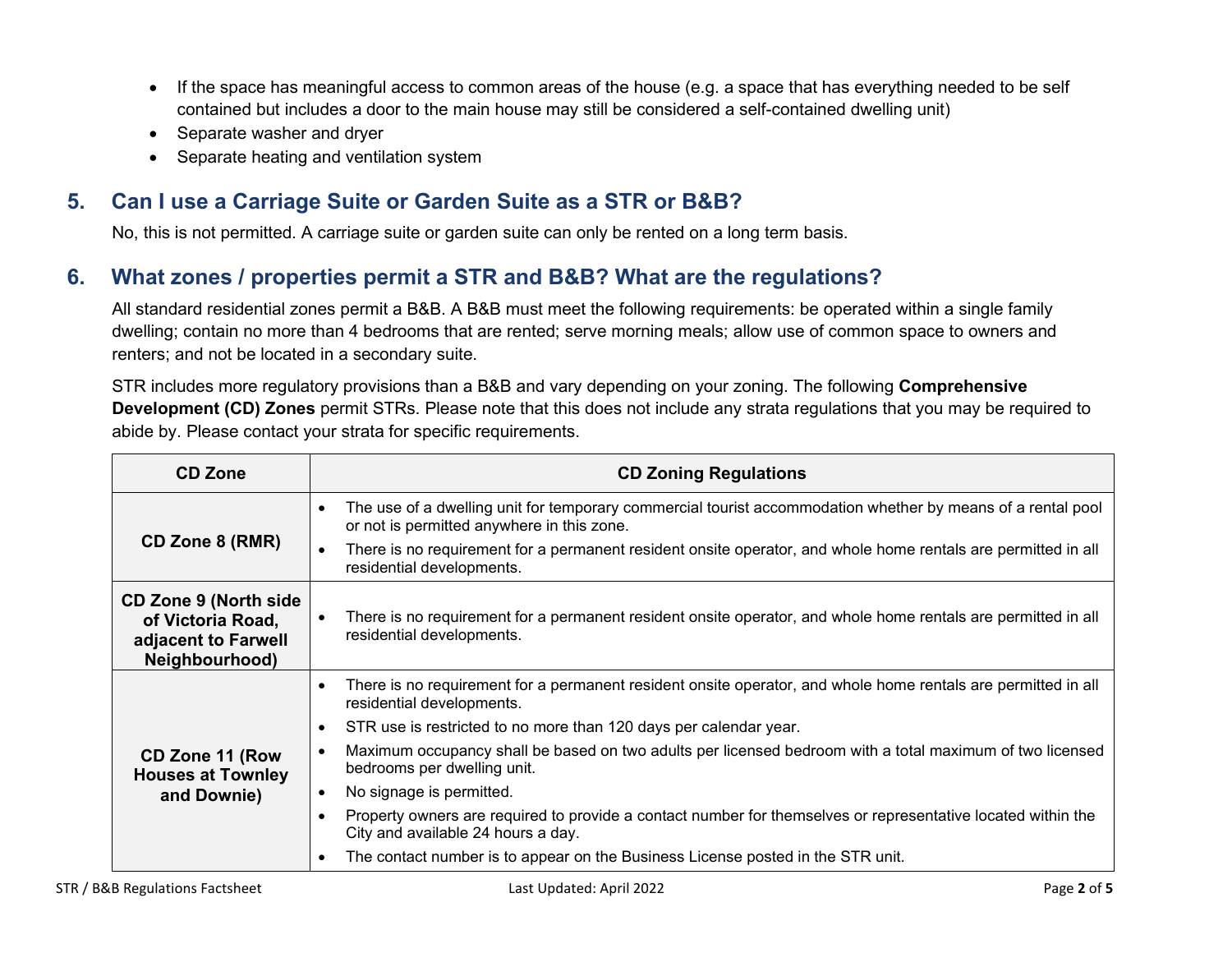| CD Zone 12 (West of<br><b>Farrell Road, North of</b><br>Victoria) | There is no requirement for a permanent resident onsite operator, and whole home rentals are permitted in all<br>residential developments.                                                                                                                        |  |
|-------------------------------------------------------------------|-------------------------------------------------------------------------------------------------------------------------------------------------------------------------------------------------------------------------------------------------------------------|--|
|                                                                   | There is no requirement for a permanent resident onsite operator, and whole home rentals are permitted in all<br>$\bullet$<br>residential developments.                                                                                                           |  |
|                                                                   | STR units must be owned, leased and/or rented along with the conjoining area of principal use.<br>$\bullet$                                                                                                                                                       |  |
|                                                                   | STR units must be accessory to or in conjunction with a principal use.<br>$\bullet$                                                                                                                                                                               |  |
|                                                                   | STR units must be located within a principle building and be adjacent to the area of the principal use.<br>$\bullet$                                                                                                                                              |  |
| CD Zone 16<br>(Powerhouse Road)                                   | STR maximum occupancy per licensed bedroom is two, and the maximum amount of bedrooms is three.<br>$\bullet$                                                                                                                                                      |  |
|                                                                   | STR units cannot exceed 70 sq. m in area, and are restricted to a maximum occupancy of 120 days per<br>$\bullet$<br>calendar year.                                                                                                                                |  |
|                                                                   | Property owners are required to provide a contact number for themselves or a representative located within<br>$\bullet$<br>the City and available 24 hours a day, and the contact number is required to appear on the Business License<br>posted in the STR unit. |  |
|                                                                   | There is no requirement for a permanent resident onsite operator, and whole home rentals are permitted in all<br>$\bullet$<br>residential developments.                                                                                                           |  |
| CD Zone 17                                                        | The maximum occupancy shall be calculated based on two adults per licensed bedroom with a total maximum<br>$\bullet$<br>occupancy of ten people.                                                                                                                  |  |
| (Mackenzie Village)                                               | No signage is permitted.<br>$\bullet$                                                                                                                                                                                                                             |  |
|                                                                   | The property owner is required to provide a contact number for themselves or a representative located within<br>$\bullet$<br>the City and available 24 hours a day. The contact number is to appear on the Business License posted in the<br>STR unit.            |  |

The following **Standard Residential Zones** permit a STR under the following regulations:

| <b>Standard</b><br>Zone                                                                    | <b>STR Zoning Regulation</b>                                                                                                                                                                                                                                                                                                                                 | STR Zoning Regulations that apply to all zones in<br>this table                                                                                                                                                                                            |
|--------------------------------------------------------------------------------------------|--------------------------------------------------------------------------------------------------------------------------------------------------------------------------------------------------------------------------------------------------------------------------------------------------------------------------------------------------------------|------------------------------------------------------------------------------------------------------------------------------------------------------------------------------------------------------------------------------------------------------------|
| C1, C6, R1v,<br><b>R1Av, R2v,</b><br><b>R2Av, R4v,</b><br>RRO.4v, and<br>RR <sub>2</sub> v | Permitted in a single family dwelling, provided that a<br>permanent Resident operates the STR and provides 24<br>hour property management services for the STR use.<br>Rentals of full single family dwellings are permitted in<br>these zones without permanent resident onsite<br>operators, so long as 24/7 property management<br>services are provided. | Permitted as an accessory use to a Single Family<br>Dwelling.<br>Not permitted to be undertaken in a garden suite or<br>carriage suite.<br>Not permitted on a Lot where a are Centre Minor, Hostel,<br>a Bed and Breakfast or a Group Home already exists. |
| C <sub>2</sub> and the 59<br>properties as                                                 | Only permitted in a single family dwelling that contains<br>a secondary suite.                                                                                                                                                                                                                                                                               | A maximum of four Sleeping Units and a maximum<br>occupancy of eight people at any time within the Dwelling<br>Unit designated as the STR.                                                                                                                 |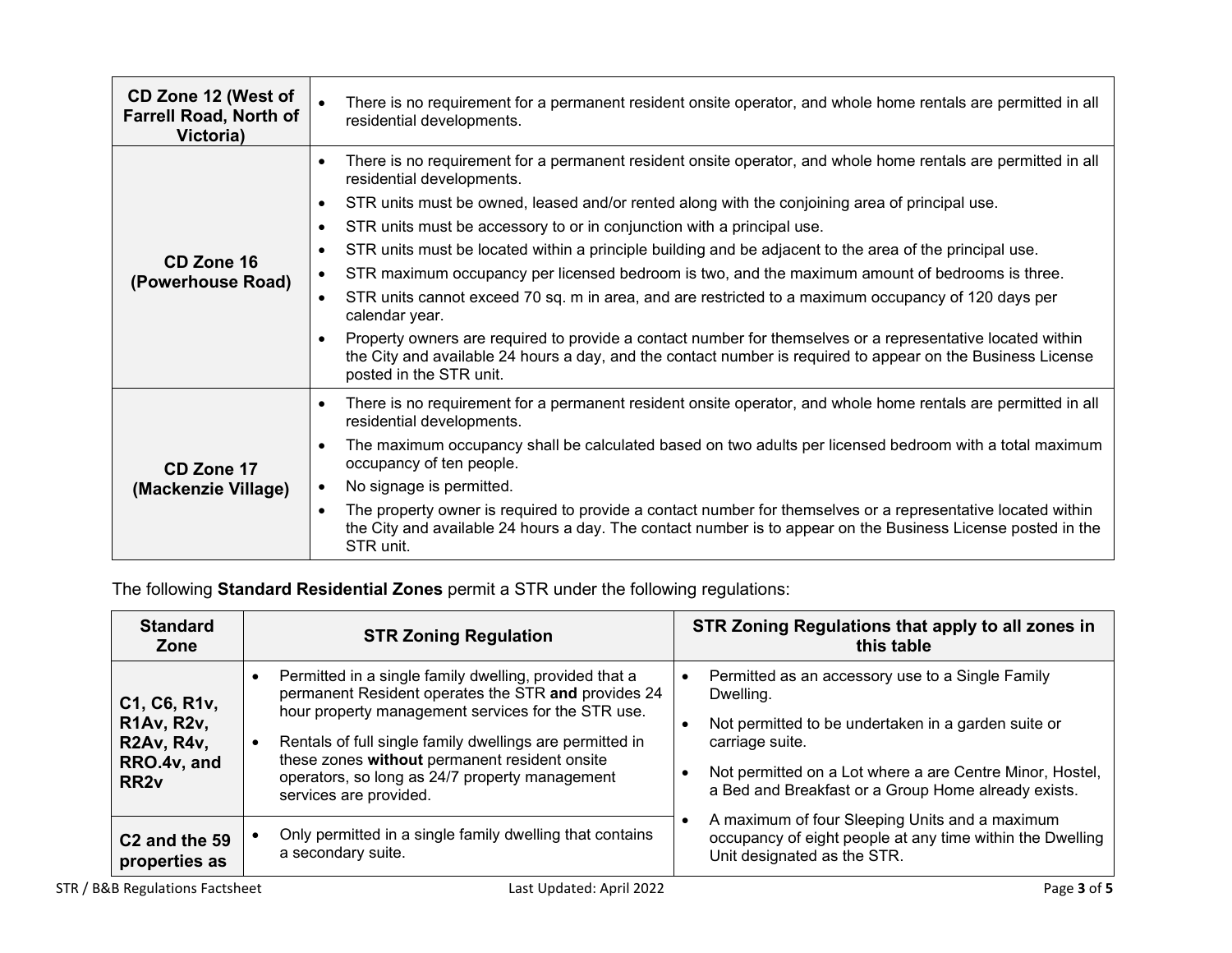| shown in             | Only permitted when operated by a Permanent                                                                                                                                                                                                                                                                    | Shall not change, alter, detract from the residential                                                                                                                                                                                                                              |
|----------------------|----------------------------------------------------------------------------------------------------------------------------------------------------------------------------------------------------------------------------------------------------------------------------------------------------------------|------------------------------------------------------------------------------------------------------------------------------------------------------------------------------------------------------------------------------------------------------------------------------------|
| <b>Section 18 of</b> | Resident residing in either the single family dwelling or                                                                                                                                                                                                                                                      | character or external appearance of the Single Family                                                                                                                                                                                                                              |
| the Zoning           | secondary suite.                                                                                                                                                                                                                                                                                               | Dwelling.                                                                                                                                                                                                                                                                          |
| <b>Bylaw</b>         | The Permanent Resident must be present any time the<br>STR use is occurring.<br>Only permitted on a Lot where a Residential Use is<br>occurring. The Residential use must be occurring in the<br>Dwelling Unit that is not being used for the STR use.<br>Whole home rentals in these zones are not permitted. | Shall not create a nuisance for surrounding properties,<br>including, but not limited to, noise, light pollution or traffic<br>that is disruptive to surrounding residents' use and<br>enjoyment of their properties.<br>No signage will be permitted in conjunction with any STR. |

## **7. What are the business licensing requirements?**

The following Business Licensing regulations are applicable for STR and B&B:

- A Business License is required for all STR / B&B operators.
- The owner shall provide the City with the current contact information for the operator of the STR or B&B.
- The operator shall be available 24 hours a day, seven days a week to address any nuisance concerns that may result while the STR or B&B is operating.
- If required, the owner shall accommodate all necessary inspections from the Fire or Building Officials and Bylaw Enforcement Officers.
- The owner must display the Licence so that it is prominently displayed within the STR or B&B premises and must also display a valid Licence as part of any marketing including, but not limited, to online listings for the STR or B&B.
- No advertising of a STR or B&B without a valid business license.
- For **STR operators** on properties in the C2 zone and those that are within boundaries as shown in Section 18 of the Zoning Bylaw, and for **all B&B operators**, you are required to be a permanent residents, live onsite with the property being their principle residence, and cannot have more than one principle residence for the purpose of operating a STR or B&B.

### **8. How much parking do I need for a STR or B&B?**

You need 1 space per licensed bedroom. If you fall within a CD zone and the property is managed by a strata with a fixed amount of stalls, please speak directly with City staff after submission of your business license application. It is recommended that with your application you include a letter from the strata authorizing use of the parking spaces.

### **9. Who can operate a STR or B&B?**

A STR or B&B can be operated by the owner or a renter (with permission of the owner). Permission from a strata may also be required, if applicable. For a STR, if there is no requirement for a permanent resident onsite operator and a whole house rental is permitted, the operator can be a local 24/7 property management service.